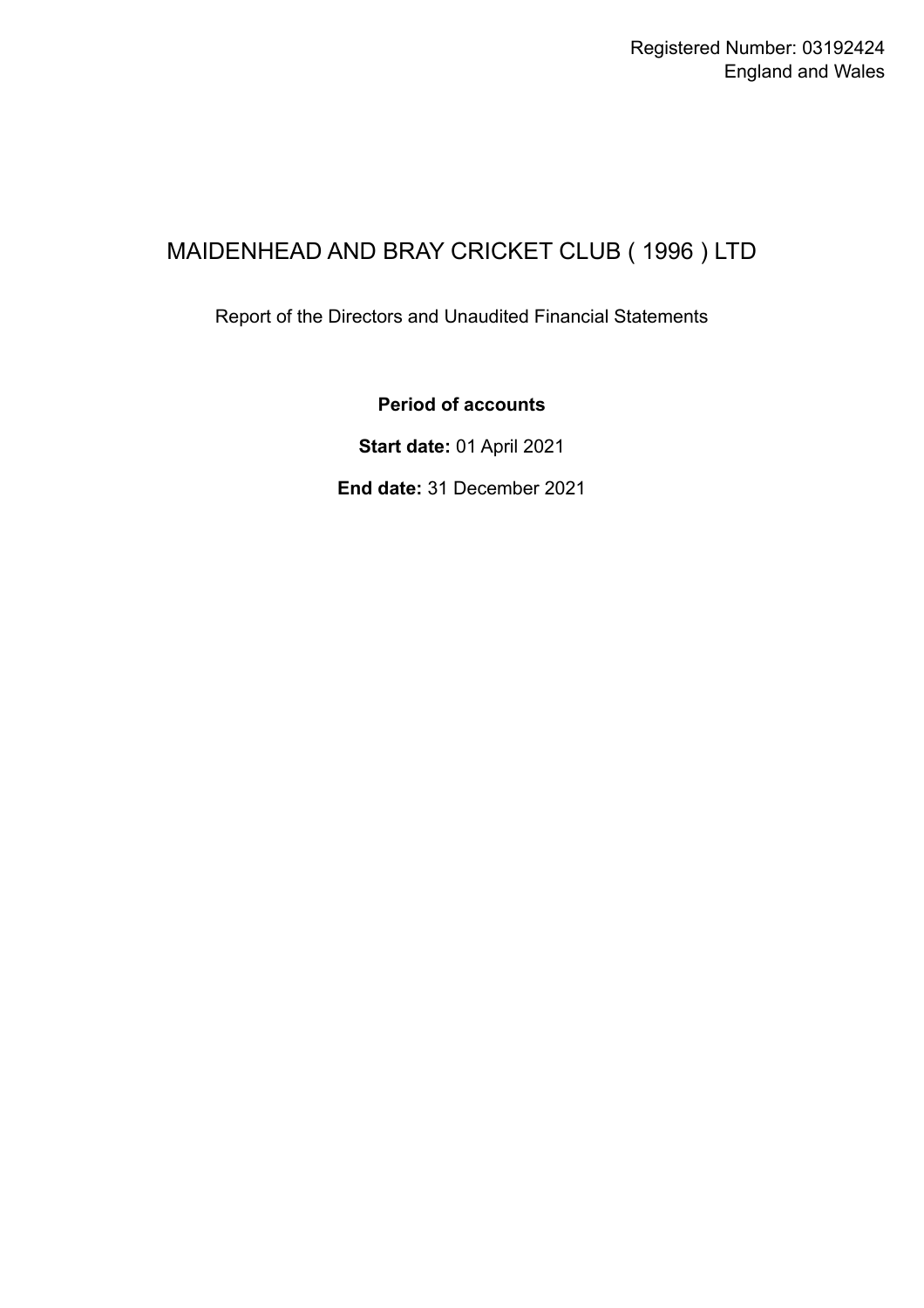## MAIDENHEAD AND BRAY CRICKET CLUB ( 1996 ) LTD Contents Page For the period ended 31 December 2021

| Company information               |   |
|-----------------------------------|---|
| Directors' report                 | 4 |
| Accountants' report               | 5 |
| Income statement                  | 6 |
| Statement of financial position   | 7 |
| Notes to the financial statements | 9 |
| Detailed income statement         |   |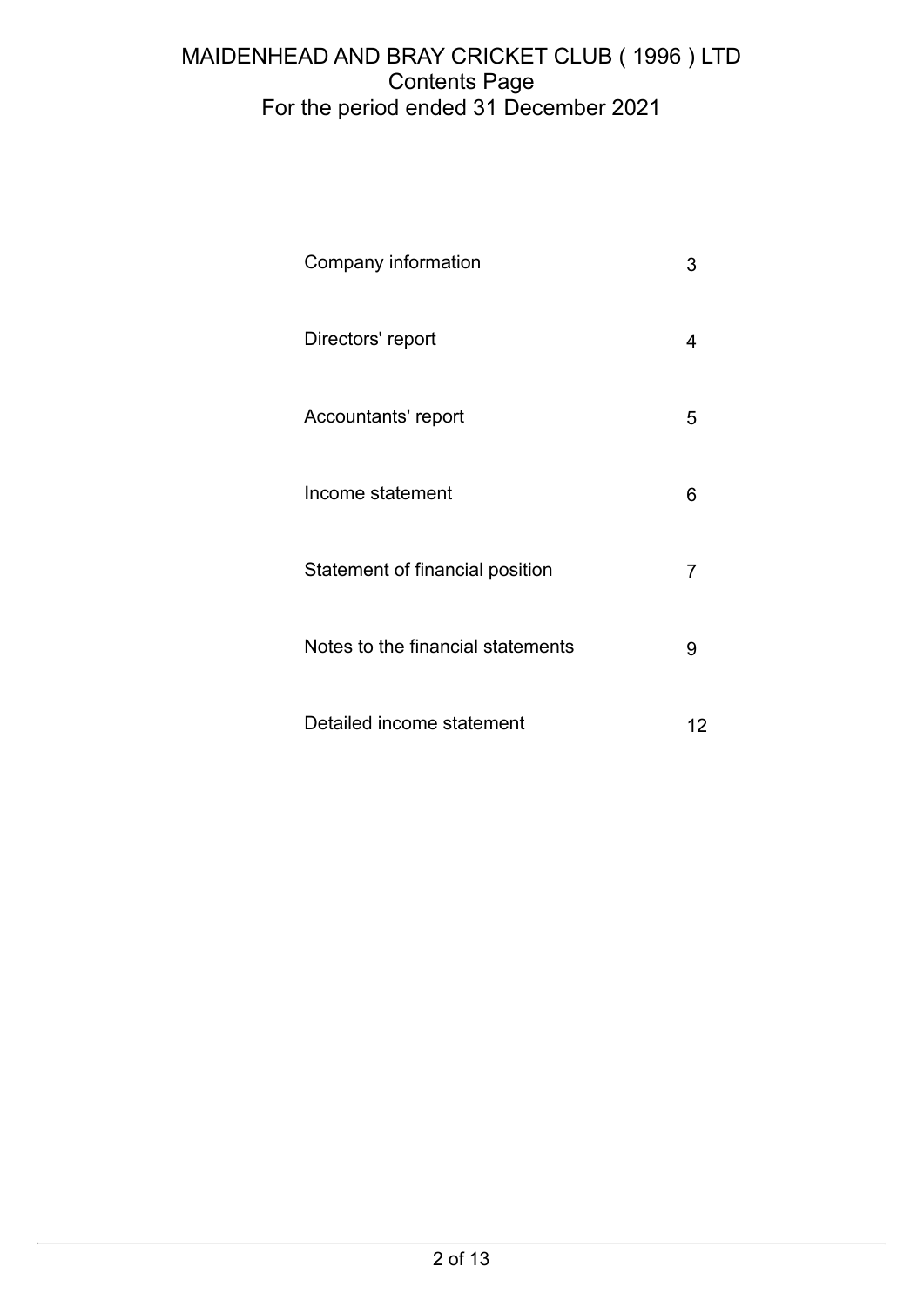### <span id="page-2-0"></span>MAIDENHEAD AND BRAY CRICKET CLUB ( 1996 ) LTD Company Information For the period ended 31 December 2021

| <b>Directors</b>         | <b>SIMON JAMES BALL</b><br><b>HUW DAVID BUCKLE</b><br><b>TIMOTHY CHILD</b>                                                |
|--------------------------|---------------------------------------------------------------------------------------------------------------------------|
| <b>Registered Number</b> | 03192424                                                                                                                  |
| <b>Registered Office</b> | THE PAVILION<br><b>HIGH STREET</b><br><b>BRAY</b><br>SL6 2AA                                                              |
| Accountants              | <b>PRIME NUMBERS</b><br><b>VICTORIA COTTAGE</b><br><b>GROVE LANE WINKFIELD ROW</b><br><b>BRACKNELL</b><br><b>RG42 6ND</b> |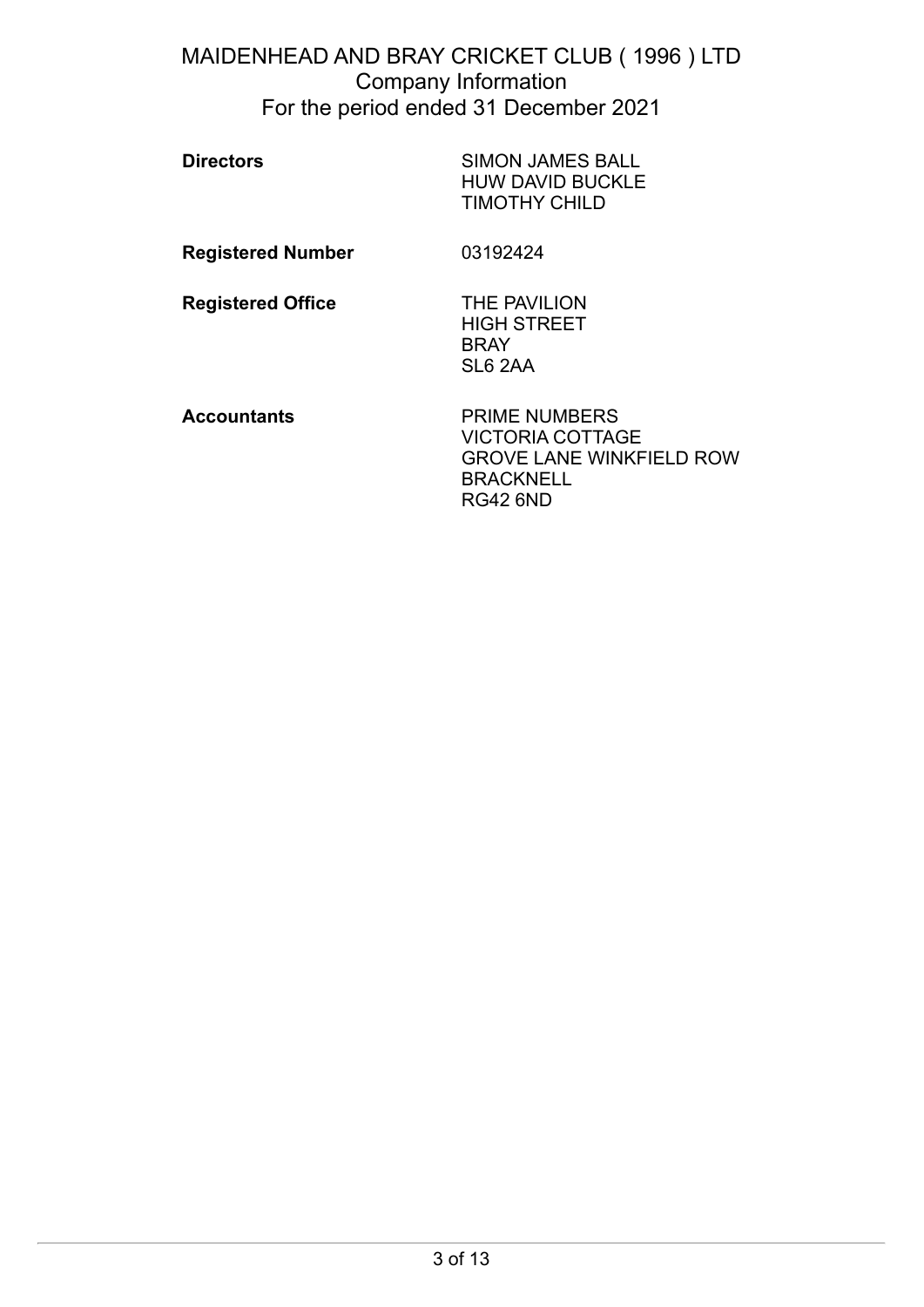## <span id="page-3-0"></span>MAIDENHEAD AND BRAY CRICKET CLUB ( 1996 ) LTD Directors' Report For the period ended 31 December 2021

The directors present their annual report and the financial statements for the year ended 31 December 2021.

### **Principal activities**

Principal activity of the company during the financial was that of maintain and acting as a members' cricket club

#### **Directors**

The directors who served the company throughout the period were as follows: SIMON JAMES BALL HUW DAVID BUCKLE TIMOTHY CHILD

#### **Statement of directors' responsibilities**

The directors are responsible for preparing the directors' report and the financial statements in accordance with applicable law and regulations and in accordance with United Kingdom Generally Accepted Accounting Practice.

Company law requires the directors to prepare financial statements for each financial year. Under that law the directors have elected to prepare the financial statements in accordance with United Kingdom Generally Accepted Accounting Practice (Financial Reporting Standard 102). Under company law the directors must not approve the financial statements unless they are satisfied that they give a true and fair view of the state of affairs of the company and the profit or loss of the company for that period. In preparing these financial statements, the directors are required to:

- select suitable accounting policies and then apply them consistently
- make judgements and accounting estimates that are reasonable and prudent
- state whether applicable UK Accounting Standards have been followed, subject to any material departures disclosed and explained in the financial statements and
- prepare the financial statements on the going concern basis unless it is inappropriate to presume that the company will continue in business.

The directors are responsible for keeping adequate accounting records that are sufficient to show and explain the company's transactions and disclose with reasonable accuracy at any time the financial position of the company and enable them to ensure that the financial statements comply with the Companies Act 2006. They are also responsible for safeguarding the assets of the company and hence for taking reasonable steps for the prevention and detection of fraud and other irregularities. The directors are responsible for the maintenance and integrity of the corporate and financial information included on the company's website. Legislation in the United Kingdom, governing the preparation and dissemination of financial statements, may differ from legislation in other jurisdictions

This report was approved by the board and signed on its behalf by:

---------------------------------- SIMON JAMES BALL **Director** 

Date approved: 03 February 2022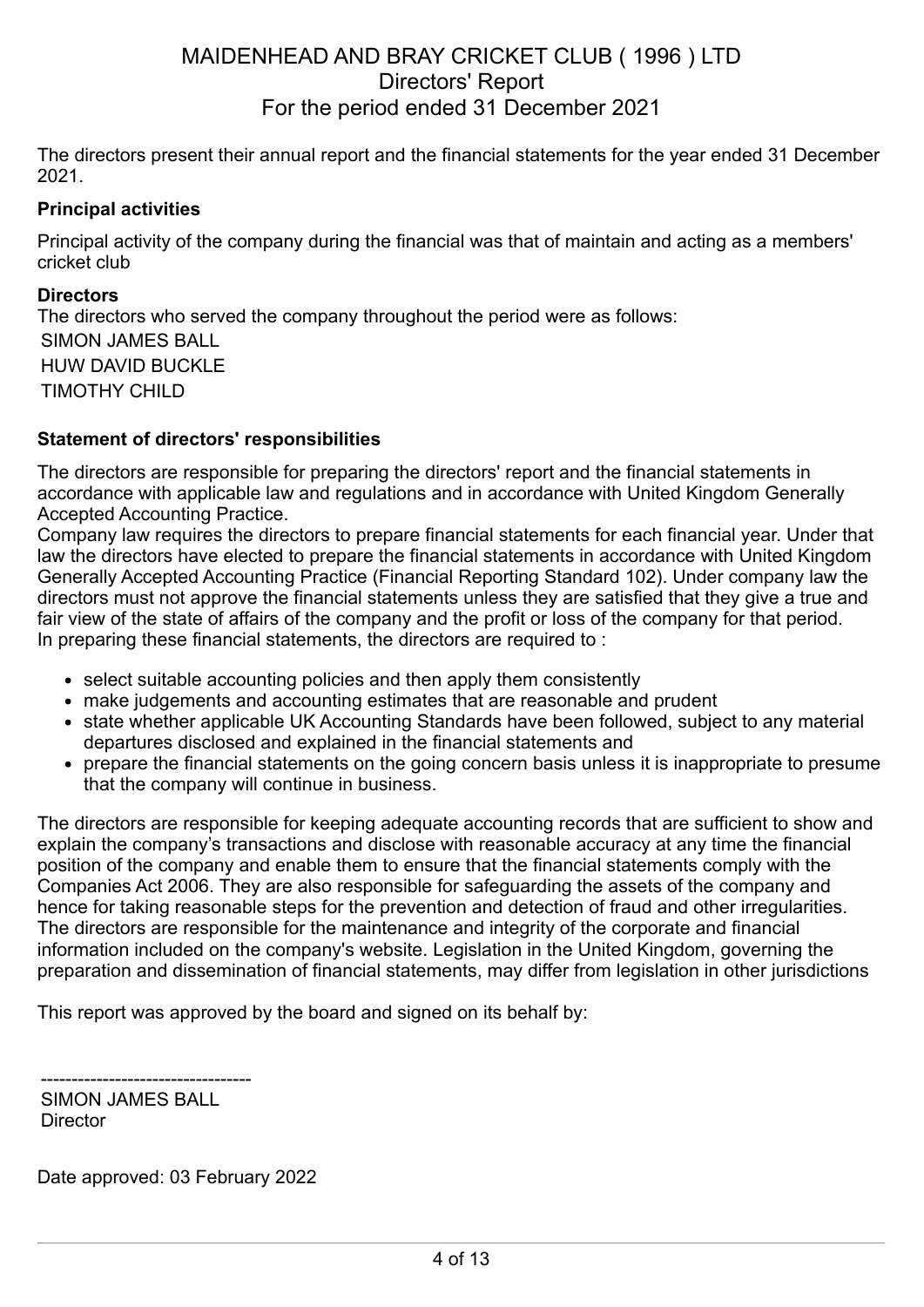## <span id="page-4-0"></span>MAIDENHEAD AND BRAY CRICKET CLUB ( 1996 ) LTD Accountants' Report For the period ended 31 December 2021

Report to the directors on the preparation of the unaudited statutory accounts of MAIDENHEAD AND BRAY CRICKET CLUB ( 1996 ) LTD for the year ended 31 December 2021

In order to assist you to fulfil your duties under the Companies Act 2006, we have prepared for your approval the accounts of MAIDENHEAD AND BRAY CRICKET CLUB ( 1996 ) LTD for the year ended 31 December 2021 which comprise of the Profit and Loss Account, the Statement of Comprehensive Income, the Balance Sheet, the Statement of Changes in Equity and the related notes from the company's accounting records and from information and explanations you have given us As a practising member firm of the Association of Chartered Certified Accountants, we are subject to its ethical and other professional requirements which are detailed at http://rulebook.accaglobal.com/

This report is made solely to the Board of Directors of MAIDENHEAD AND BRAY CRICKET CLUB ( 1996 ) LTD, as a body, in accordance with the terms of our engagement letter dated 03 February 2022 Our work has been undertaken solely to prepare for your approval the accounts of MAIDENHEAD AND BRAY CRICKET CLUB ( 1996 ) LTD and state those matters that we have agreed to state to the Board of Directors of MAIDENHEAD AND BRAY CRICKET CLUB ( 1996 ) LTD, as a body, in this report in accordance with the requirements of the Association of Chartered Certified Accountants as detailed at http://www.accaglobal.com/factsheet163. To the fullest extent permitted by law, we do not accept or assume responsibility to anyone other than MAIDENHEAD AND BRAY CRICKET CLUB ( 1996 ) LTD and its Board of Directors as a body for our work or for this report.

It is your duty to ensure that MAIDENHEAD AND BRAY CRICKET CLUB ( 1996 ) LTD has kept adequate accounting records and to prepare statutory accounts that give a true and fair view of the assets, liabilities, financial position and profit of MAIDENHEAD AND BRAY CRICKET CLUB ( 1996 ) LTD. You consider that MAIDENHEAD AND BRAY CRICKET CLUB ( 1996 ) LTD is exempt from the statutory audit requirement for the year

We have not been instructed to carry out an audit or a review of the accounts of MAIDENHEAD AND BRAY CRICKET CLUB ( 1996 ) LTD. For this reason, we have not verified the accuracy or completeness of the accounting records or information and explanations you have given to us and we do not, therefore, express any opinion on the statutory accounts 31 December 2021

.................................................... PRIME NUMBERS VICTORIA COTTAGE GROVE LANE WINKFIELD ROW **BRACKNELL** RG42 6ND 03 February 2022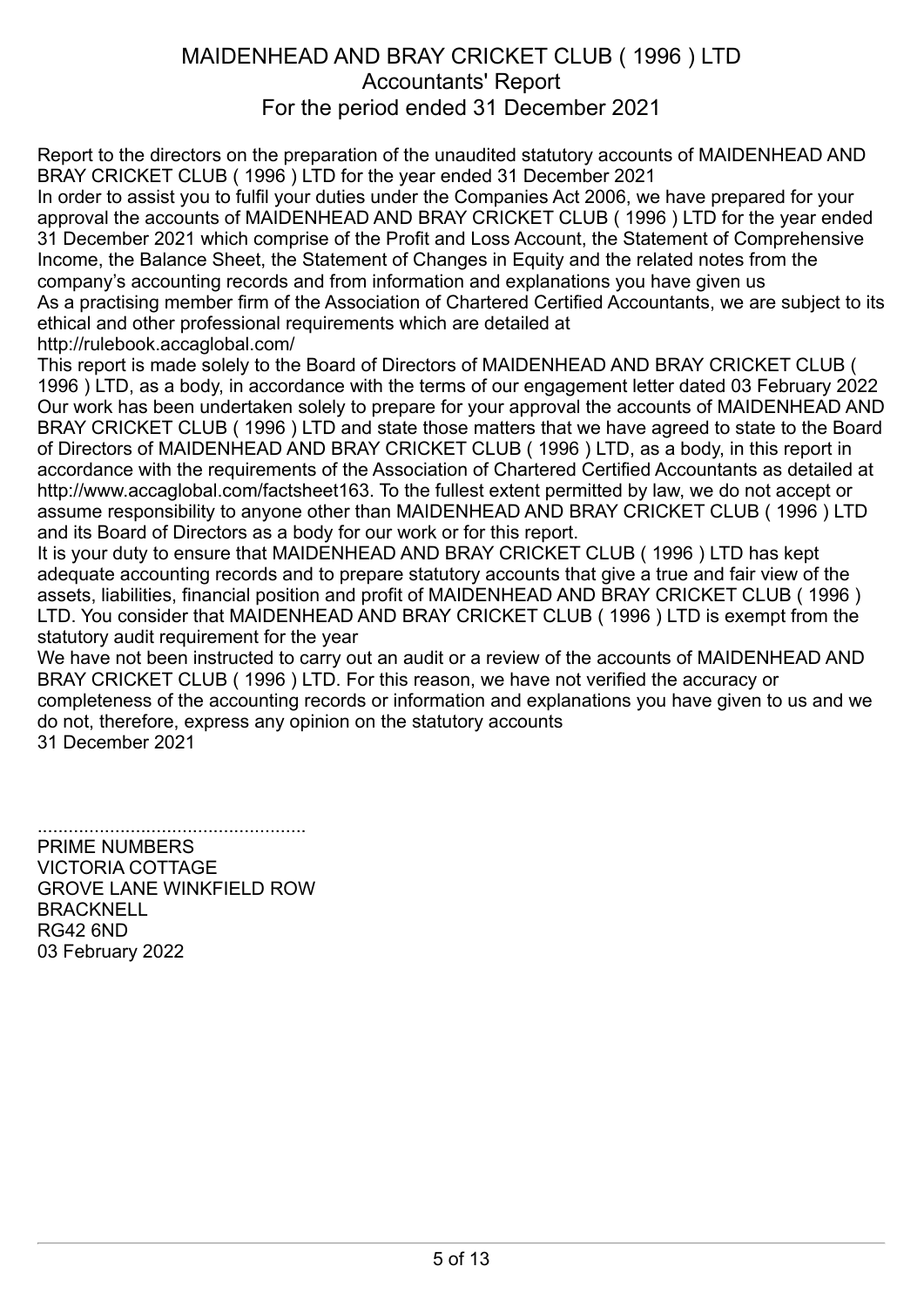## <span id="page-5-0"></span>MAIDENHEAD AND BRAY CRICKET CLUB ( 1996 ) LTD Income Statement For the period ended 31 December 2021

|                                                      | <b>Notes</b> | 2021<br>£ | 2021<br>£ |
|------------------------------------------------------|--------------|-----------|-----------|
| Turnover                                             |              | 56,524    | 21,927    |
| Cost of sales                                        |              | (30, 473) | (13, 862) |
| <b>Gross profit</b>                                  |              | 26,051    | 8,065     |
| Selling and distribution costs                       |              | 0         | 5,528     |
| Administrative expenses                              |              | (7,528)   | (10, 939) |
| <b>Operating profit</b>                              | 2            | 18,523    | 2,654     |
| Other interest receivable and similar income         | 4            | 0         | 2         |
| Profit/(Loss) on ordinary activities before taxation |              | 18,523    | 2,656     |
| Tax on profit on ordinary activities                 |              | 0         | 0         |
| Profit/(Loss) for the financial period               |              | 18,523    | 2,656     |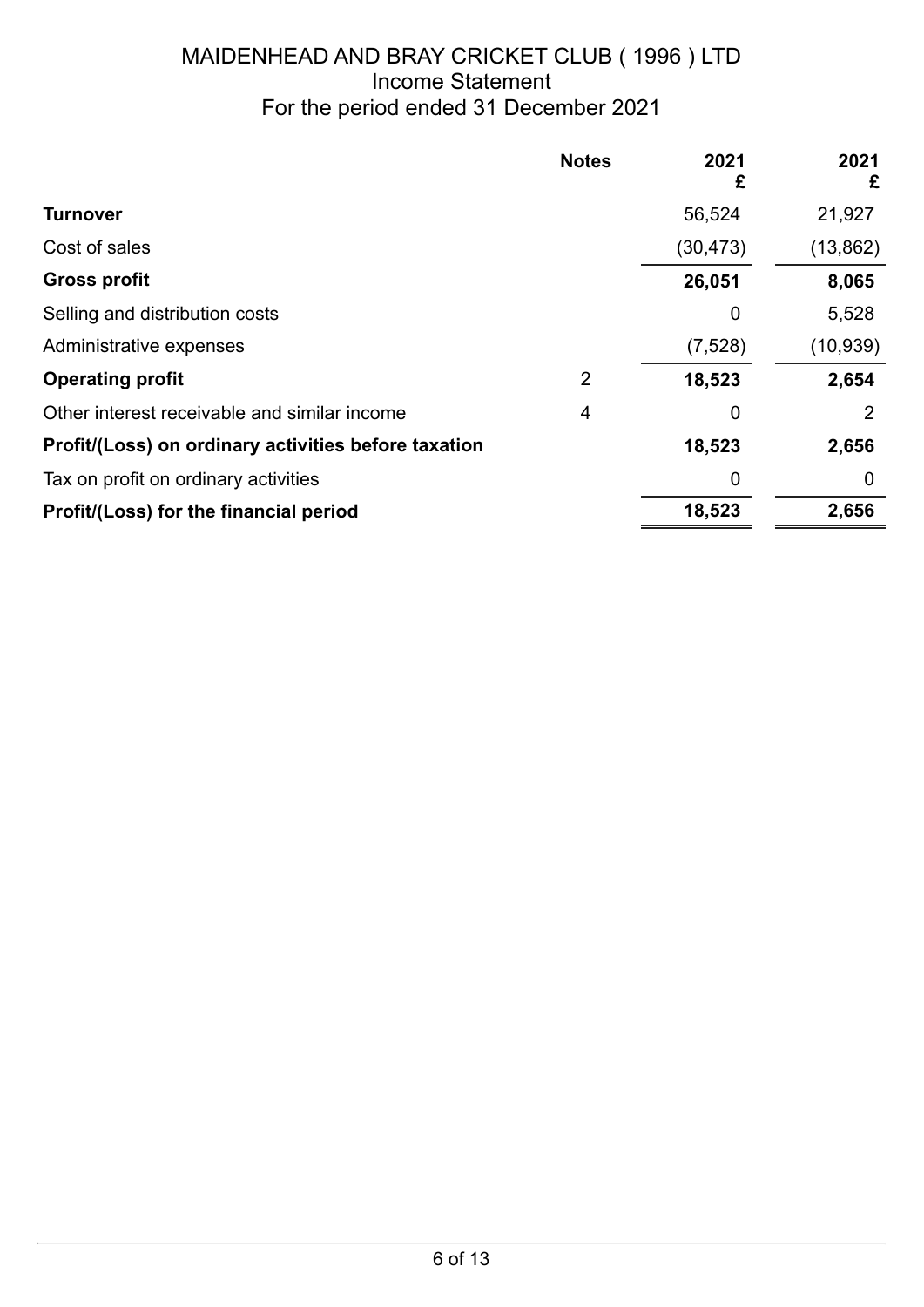## <span id="page-6-0"></span>MAIDENHEAD AND BRAY CRICKET CLUB ( 1996 ) LTD Statement of Financial Position As at 31 December 2021

|                                               | <b>Notes</b>   | 2021<br>£ | 2021<br>£ |
|-----------------------------------------------|----------------|-----------|-----------|
| <b>Fixed assets</b>                           |                |           |           |
| Tangible fixed assets                         | 5              | 6,955     | 5,966     |
|                                               |                | 6,955     | 5,966     |
| <b>Current assets</b>                         |                |           |           |
| Debtors: amounts falling due within one year  | 6              | 4,282     | 6,074     |
| Cash at bank and in hand                      |                | 38,510    | 20,206    |
|                                               |                | 42,792    | 26,280    |
| Creditors: amount falling due within one year | $\overline{7}$ | (1,078)   | (2, 100)  |
| <b>Net current assets</b>                     |                | 41,714    | 24,180    |
| <b>Total assets less current liabilities</b>  |                | 48,669    | 30,146    |
| <b>Net assets</b>                             |                | 48,669    | 30,146    |
| <b>Capital and reserves</b>                   |                |           |           |
| Profit and loss account                       | 8              | 48,669    | 30,146    |
| <b>Shareholder's funds</b>                    |                | 48,669    | 30,146    |

For the period ended 31 December 2021 the company was entitled to exemption from audit under section 477 of the companies act 2006 relating to small companies.

Directors' responsibilities:

- 1. The members have not required the company to obtain an audit of its accounts for the period in question in accordance with section 476.
- 2. The directors acknowledge their responsibilities for complying with the requirements of the companies act 2006 with respect to accounting records and the preparation of accounts.

These financial statements have been prepared in accordance with the provisions applicable to companies subject to the small companies regime of Part 15 of the Companies Act 2006.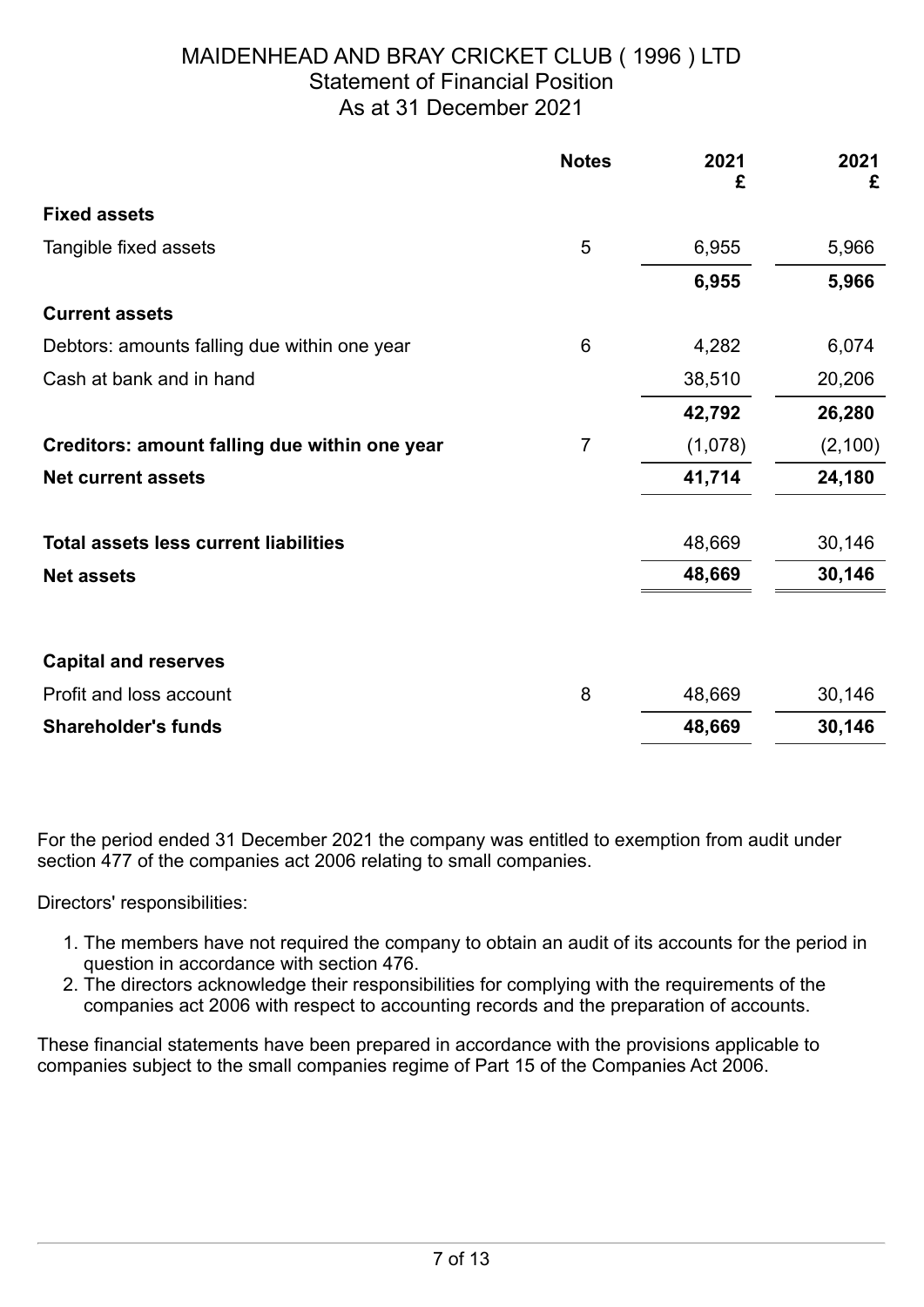## MAIDENHEAD AND BRAY CRICKET CLUB ( 1996 ) LTD Statement of Financial Position As at 31 December 2021

The financial statements were approved by the board of directors on 03 February 2022 and were signed on its behalf by:

-------------------------------- SIMON JAMES BALL **Director**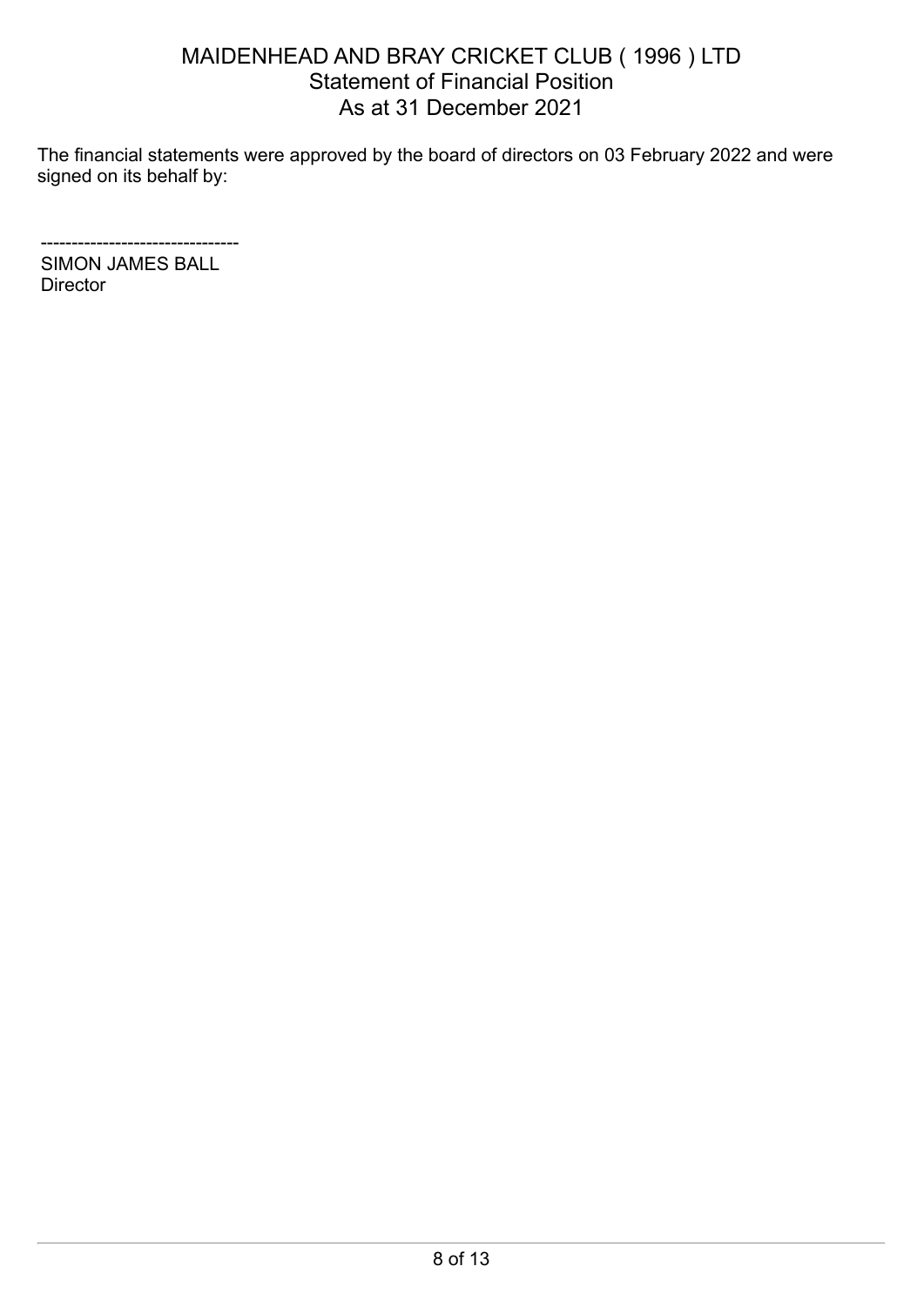### <span id="page-8-0"></span>MAIDENHEAD AND BRAY CRICKET CLUB ( 1996 ) LTD Notes to the Financial Statements For the period ended 31 December 2021

#### **General Information**

MAIDENHEAD AND BRAY CRICKET CLUB ( 1996 ) LTD is a private company, limited by shares, registered in England and Wales, registration number 03192424, registration address THE PAVILION, HIGH STREET , BRAY, SL6 2AA

The presentation currency is £ sterling.

#### **1. Accounting policies**

#### **Significant accounting policies**

#### **Statement of compliance**

These financial statements have been prepared in compliance with FRS 102 – The Financial Reporting Standard applicable in the UK and Republic of Ireland and the Companies Act 2006.

#### **Basis of preparation**

The financial statements have been prepared on the going concern basis and under the historical cost convention as modified by the revaluation of land and buildings and certain financial instruments measured at fair value in accordance with the accounting policies.

The financial statements are prepared in sterling which is the functional currency of the company.

#### **Turnover**

Turnover comprises the invoiced value of goods and services supplied by the company, net of Value Added Tax and trade discounts.

#### **Tangible fixed assets**

Tangible fixed assets, other than freehold land, are stated at cost or valuation less depreciation and any provision for impairment. Depreciation is provided at rates calculated to write off the cost or valuation of fixed assets, less their estimated residual value, over their expected useful lives on the following basis:

| <b>Plant and Machinery</b>   | 25% Reducing Balance |
|------------------------------|----------------------|
| <b>Fixtures and Fittings</b> | 25% Reducing Balance |

### **Stocks**

Stocks are valued at the lower of cost and net realisable value after making due allowance for obsolete and slow moving items. Cost includes all direct costs and an appropriate proportion of fixed and variable overheads.

#### **2. Operating profit/(loss)**

|                                                | 2021  | 2021  |
|------------------------------------------------|-------|-------|
| The operating profit is stated after charging: |       |       |
| Depreciation of tangible fixed assets          | 1.605 | 1.989 |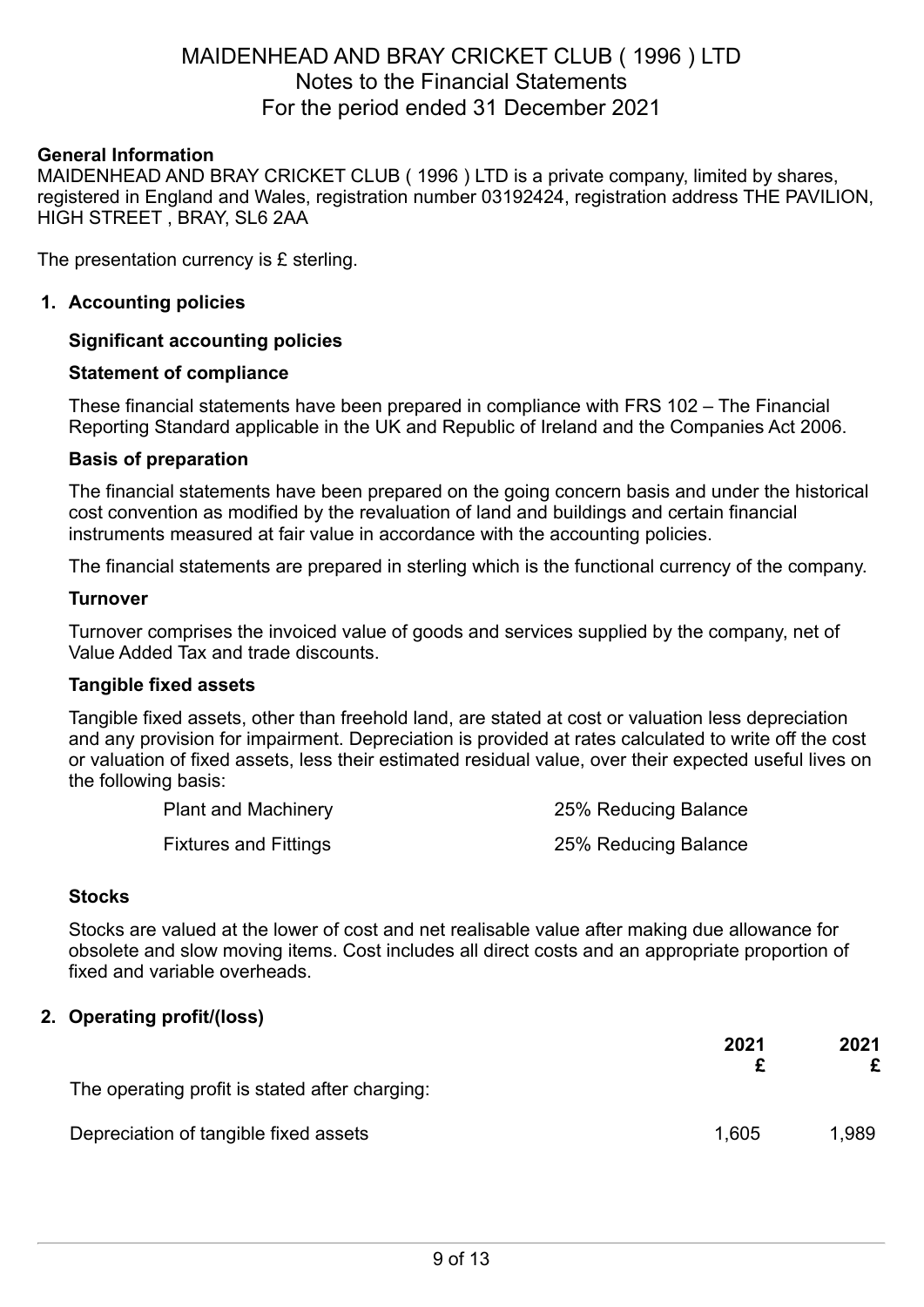## MAIDENHEAD AND BRAY CRICKET CLUB ( 1996 ) LTD Notes to the Financial Statements For the period ended 31 December 2021

### **3. Average number of employees**

Average number of employees during the period was 0 (2021 : 0).

### **4. Other interest receivable and similar income**

|                          | 2021 | 2021 |
|--------------------------|------|------|
|                          |      | ◠    |
| Deposit Account Interest |      | ◠    |
|                          |      |      |

### **5. Tangible fixed assets**

| <b>Cost or valuation</b>               | Plant and<br>Machinery | <b>Fixtures</b><br>and Fittings | <b>Total</b> |
|----------------------------------------|------------------------|---------------------------------|--------------|
|                                        | £                      | £                               | £            |
| At 01 April 2021                       | 54,593                 | 9,415                           | 64,008       |
| <b>Additions</b>                       |                        | 2,594                           | 2,594        |
| <b>Disposals</b>                       |                        |                                 |              |
| At 31 December 2021                    | 54,593                 | 12,009                          | 66,602       |
| <b>Depreciation</b>                    |                        |                                 |              |
| At 01 April 2021                       | 50,915                 | 7,127                           | 58,042       |
| Charge for period                      | 690                    | 915                             | 1,605        |
| On disposals                           |                        |                                 |              |
| At 31 December 2021                    | 51,605                 | 8,042                           | 59,647       |
| <b>Net book values</b>                 |                        |                                 |              |
| Closing balance as at 31 December 2021 | 2,988                  | 3,967                           | 6,955        |
| Opening balance as at 01 April 2021    | 3,678                  | 2,288                           | 5,966        |

### **6. Debtors: amounts falling due within one year**

|                              | 2021  | 2021  |
|------------------------------|-------|-------|
|                              |       |       |
| Prepayments & Accrued Income | 84    | 2.184 |
| <b>Other Debtors</b>         | 4,198 | 3,890 |
|                              | 4,282 | 6.074 |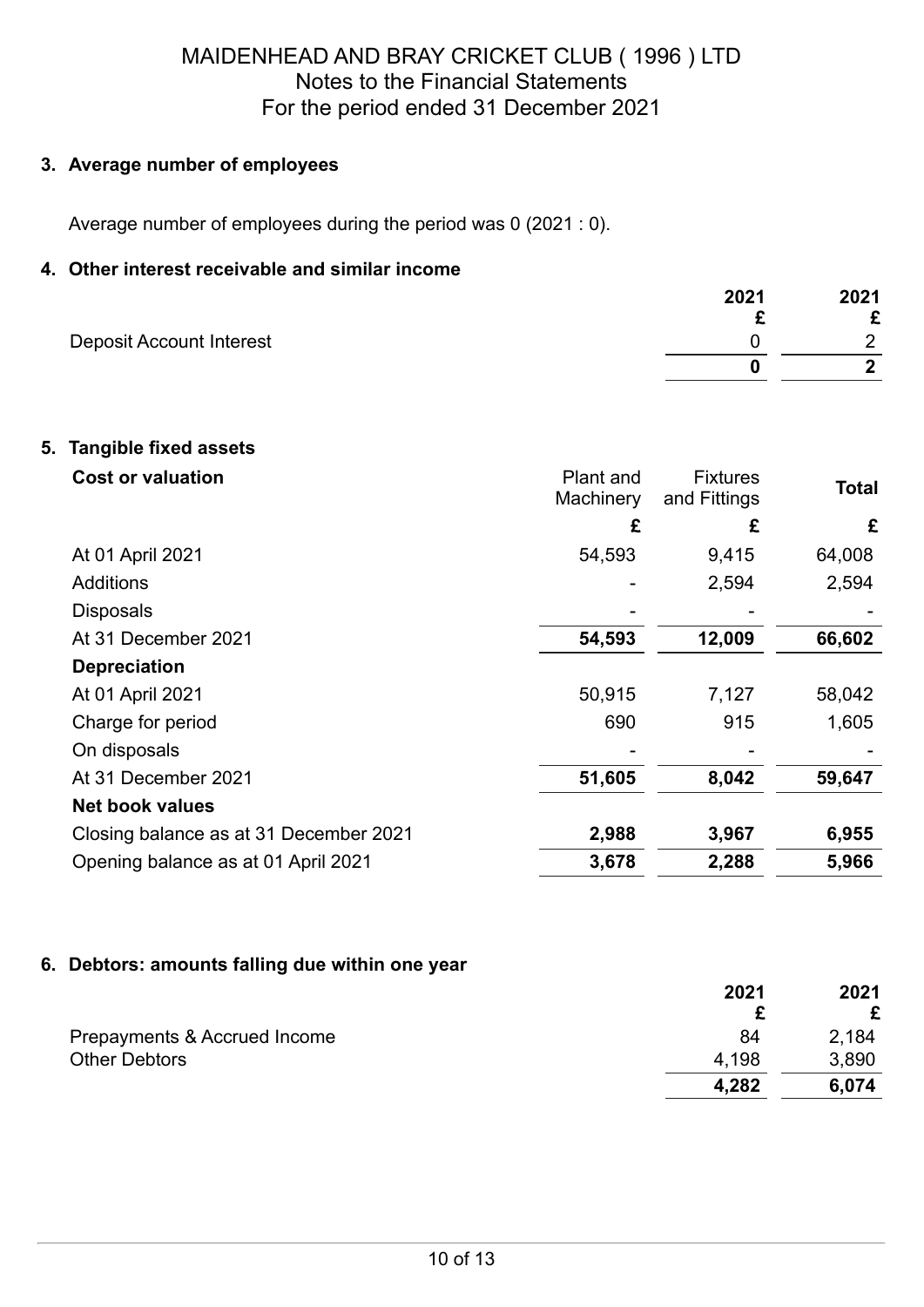## MAIDENHEAD AND BRAY CRICKET CLUB ( 1996 ) LTD Notes to the Financial Statements For the period ended 31 December 2021

### **7. Creditors: amount falling due within one year**

|                         | 2021  | 2021  |
|-------------------------|-------|-------|
|                         |       | £     |
| <b>Trade Creditors</b>  | 578   | 0     |
| <b>Accrued Expenses</b> | 500   | 2,100 |
|                         | 1,078 | 2,100 |
|                         |       |       |

**2021**

### **8. Profit and loss account**

|                             | 2021   |
|-----------------------------|--------|
| Balance at 01 April 2021    | 30,146 |
| Profit for the period       | 18,523 |
| Balance at 31 December 2021 | 48,669 |

### **9. Company Limited By Guarantee**

The company is Limited by Guarantee under the Companies' Act 2006. It does not have a share capital.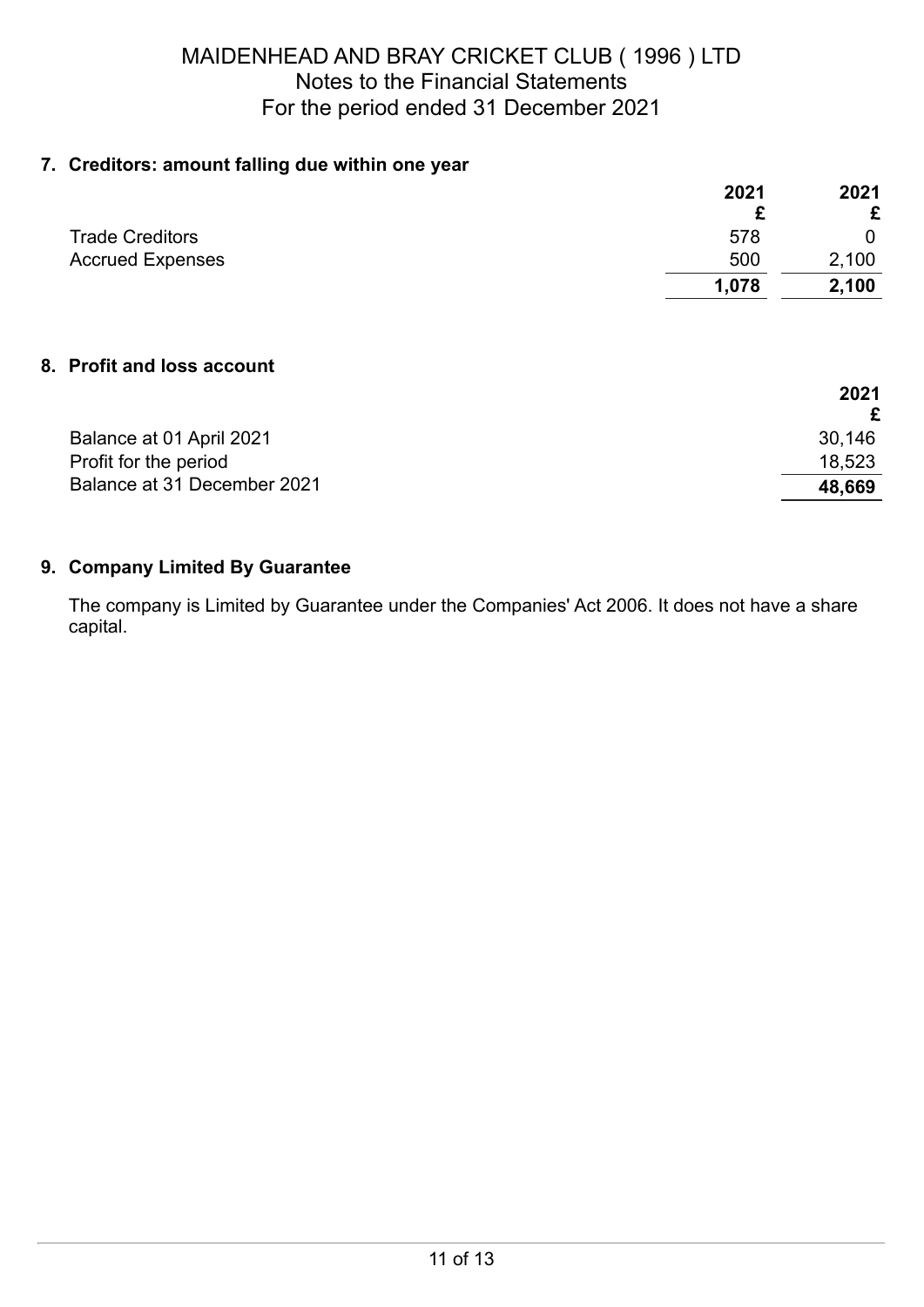## <span id="page-11-0"></span>MAIDENHEAD AND BRAY CRICKET CLUB ( 1996 ) LTD Detailed Income Statement For the period ended 31 December 2021

|                                                         |                | 2021<br>£ |                | 2021<br>£      |
|---------------------------------------------------------|----------------|-----------|----------------|----------------|
| <b>Turnover</b>                                         |                |           |                |                |
| Fee Income                                              |                | 50,924    |                | 20,577         |
| <b>Advertising Revenue</b>                              |                | 5,600     |                | 0              |
| Donations                                               |                | 0         |                | 1,350          |
|                                                         |                | 56,524    |                | 21,927         |
| <b>Cost of sales</b>                                    |                |           |                |                |
| Purchases                                               | 10,322         |           | 7,492          |                |
| <b>Sub-Contract Cost</b>                                | 20,151         |           | 6,370          |                |
|                                                         |                | (30, 473) |                | (13, 862)      |
| Gross profit                                            |                | 26,051    |                | 8,065          |
| <b>Selling and distribution costs</b>                   |                |           |                |                |
| Other Income                                            | 0              |           | (5, 528)       |                |
|                                                         |                | $\pmb{0}$ |                | 5,528          |
| <b>Administrative expenses</b>                          |                |           |                |                |
| <b>Staff Training</b>                                   | 210            |           | 0              |                |
| <b>Accountancy Fees</b>                                 | 500            |           | 513            |                |
| Legal and Professional Fees (Allowable)                 | 976            |           | 480            |                |
| Rent                                                    | $\Omega$       |           | 2,500          |                |
| Equipment Maintenance (Allowable)                       | 1,077          |           | 3,884          |                |
| <b>Bank Charges</b>                                     | 1,362          |           | 338            |                |
| Depreciation Charge: Plant & Machinery                  | 690            |           | 1,226          |                |
| Depreciation Charge: Fixtures & Fittings                | 915            |           | 763            |                |
| Advertising                                             | 706            |           | 0              |                |
| <b>General Insurance</b>                                | $\overline{0}$ |           | 1,235          |                |
| <b>Computer Expenses</b>                                | 701            |           | 0              |                |
| <b>Stationery &amp; Postage</b>                         | 79             |           | 0              |                |
| Subscriptions                                           | 299            |           | 0              |                |
| <b>Sundry Expenses</b>                                  | 13             |           | 0              |                |
|                                                         |                | (7, 528)  |                | (10, 939)      |
| Operating profit                                        |                | 18,523    |                | 2,654          |
| Other interest receivable and similar income            |                |           |                |                |
| <b>Deposit Account Interest</b>                         | $\mathbf 0$    |           | $\overline{2}$ |                |
|                                                         |                | 0         |                | $\overline{2}$ |
| Profit/(Loss) on ordinary activities before<br>taxation |                | 18,523    |                | 2,656          |